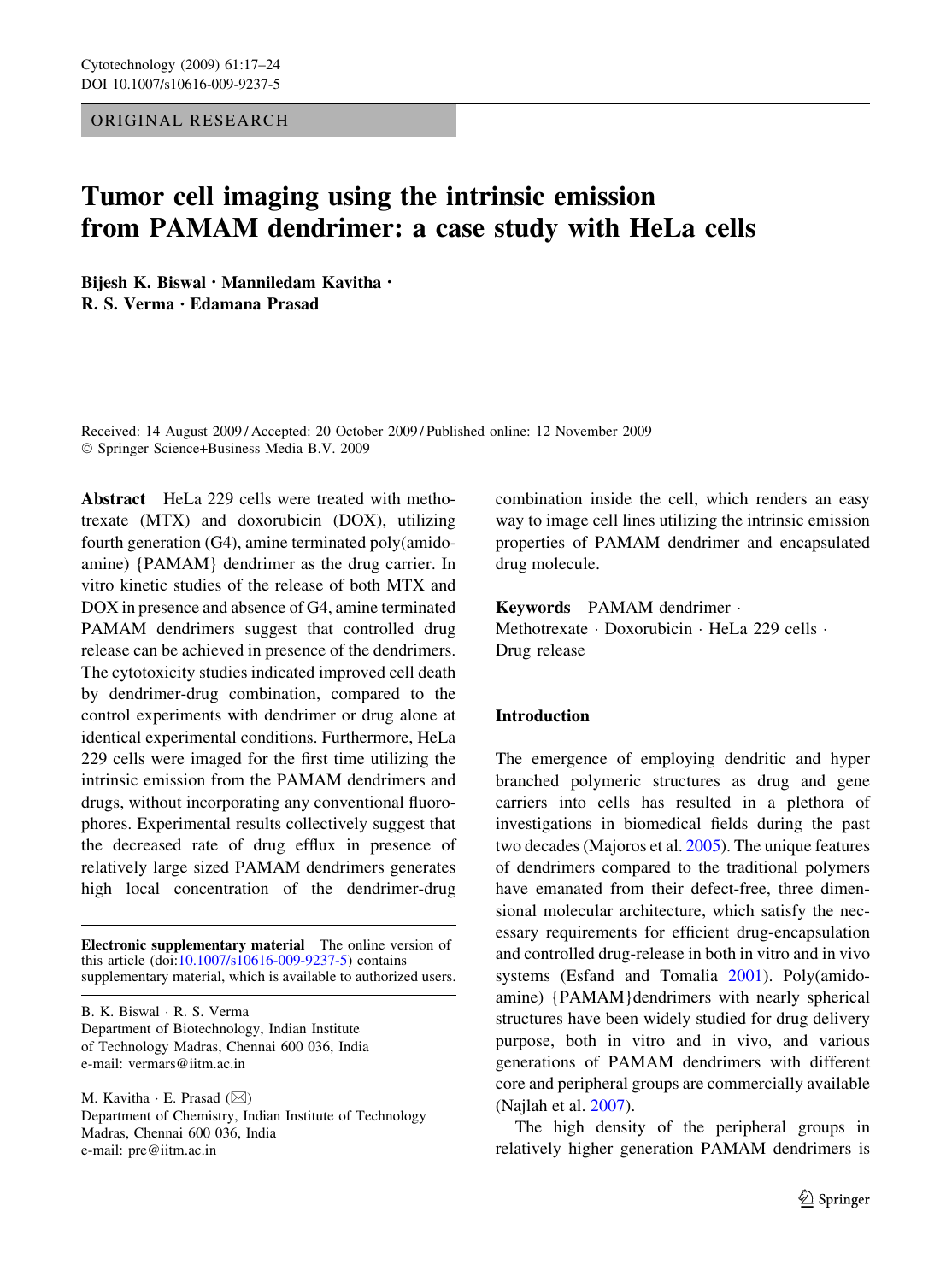expected to have potential applications in enhancing the solubility of numerous drugs in aqueous media. Due to the large size, encapsulation of drug molecules is possible either in the interior part or on the periphery of PAMAM dendrimer (Emanuele and Attwood [2005](#page-6-0)). Since 1995, many research groups have been proposing the possibility of constructing a dendritic 'core–shell molecule' for entrapping small molecules (Jansen et al. [1995\)](#page-7-0). Theoretical calculations as well as computational studies on PAMAM dendrimers showed that for higher generations, these dendrimers adopt a globular structure with large hollow cavities inside, where drug molecules can be encaspualted (Chai et al. [2001,](#page-6-0) [2005;](#page-6-0) Maiti et al. [2005;](#page-7-0) Maiti and Goddard [2006\)](#page-7-0). An ideal dendrimer based drug delivery system must be non-toxic, nonimmunogenic and biodegradable. The use of PA-MAM dendrimers as modulators of the release of incorporated drugs and the possible alterations of the drug bioavailability has attracted considerable attention in biomedical research field.

Quite a few attempts have been reported to enhance the efficiency of drug loading and delivery by PAMAM dendrimers for treating cancer cells (Choi et al. [2005](#page-6-0); Gurdag et al. [2006](#page-7-0); Majoros et al. [2003\)](#page-7-0). Functionalized dendrimers were connected via DNA oligonucleotides to generate clustered molecules targeting cancer cells (Choi et al. [2005](#page-6-0)). Majoros et al. have recently reported that partial acetylation of fifth generation PAMAM dendrimer leads to enhanced solubility during the conjugation reaction between fluorescein isothiocyanate and the dendrimer, which prevent non-specific targeting of cancer cells during drug delivery (Majoros et al. [2003\)](#page-7-0). Several attempts have been made to encapsulate anti cancer drugs such as methotrexate and doxorubicin inside PAMAM dendrimers and the results have shown that up to twenty-six drug molecules can be incorporated per dendrimer monomer (Emanuele and Attwood [2005](#page-6-0); Gurdag et al. [2006\)](#page-7-0). PAMAM dendrimers have been widely used as a carrier for various drugs for the treatment of lymphoblastoid leukemia, Chinese hamster ovary cell lines, and KB cells (Thomas et al. [2005\)](#page-7-0).

The present work initiates the study of controlled drug delivery to the HeLa 229 cell line, utilizing fourth generation PAMAM dendrimer as the drug carrier and methotrexate (MTX) and doxorubicine (DOX) as the two anti-cancer drugs. The PAMAM-drug combination showed better in vitro cytotoxic activity and a delayed release of drugs compared to control experiments with drug alone, which is essential for reducing the side effects and increasing therapeutic index. More importantly, the intrinsic emission property of PAMAM dendrimer and drugs molecules is effectively utilized for imaging the cell line through fluorescence microscopy.

# Materials and methods

# Materials

Methanol solution of starburst amine terminated fourth generation PAMAM dendrimer, MTX, DOX, Verapamil and 3-[4, 5-dimethylthiazol-2-yl]-2, 5-diphenyl tetrazolium bromide (MTT) were purchased from Sigma–Aldrich company. Fetal bovine serum (FBS),  $100 \times$  pencillin (100 U/mL), streptomycin (100 µg/mL), DMEM media and Trypsin–EDTA were purchased from GIBCO (Gaithersburg, MD). 10 KD dialysis membrane was procured from Spectrum Company. HeLa 229 cell line was obtained from National Centre for Cell Sciences, Pune, India. All other chemicals used were of analytical grade and obtained from commercial sources.

### **Methods**

#### Preparation of PAMAM-MTX complex

The solvent from the commercial sample of amine terminated fourth generation PAMAM dendrimer was evaporated by purging ultra high pure nitrogen gas and then the dendrimer was dissolved in double distilled, de-ionized water. MTX solution  $(10^{-5}$  M) was added to the dendrimer solution (3.8  $\times$  10<sup>-7</sup> M) and stirred for 16 h at room temperature (Papagiannaros et al. [2005](#page-7-0)).

#### In vitro drug release study

For in vitro drug release study, 7 mL of the drug loaded dendrimer solution (3.8  $\times$  10<sup>-7</sup> M) was taken in a hermetically tied dialysis sac. The dialysis sac was placed in 140 mL deionized water and maintained at room temperature on a magnetic stirrer. At predetermined intervals of time, sample was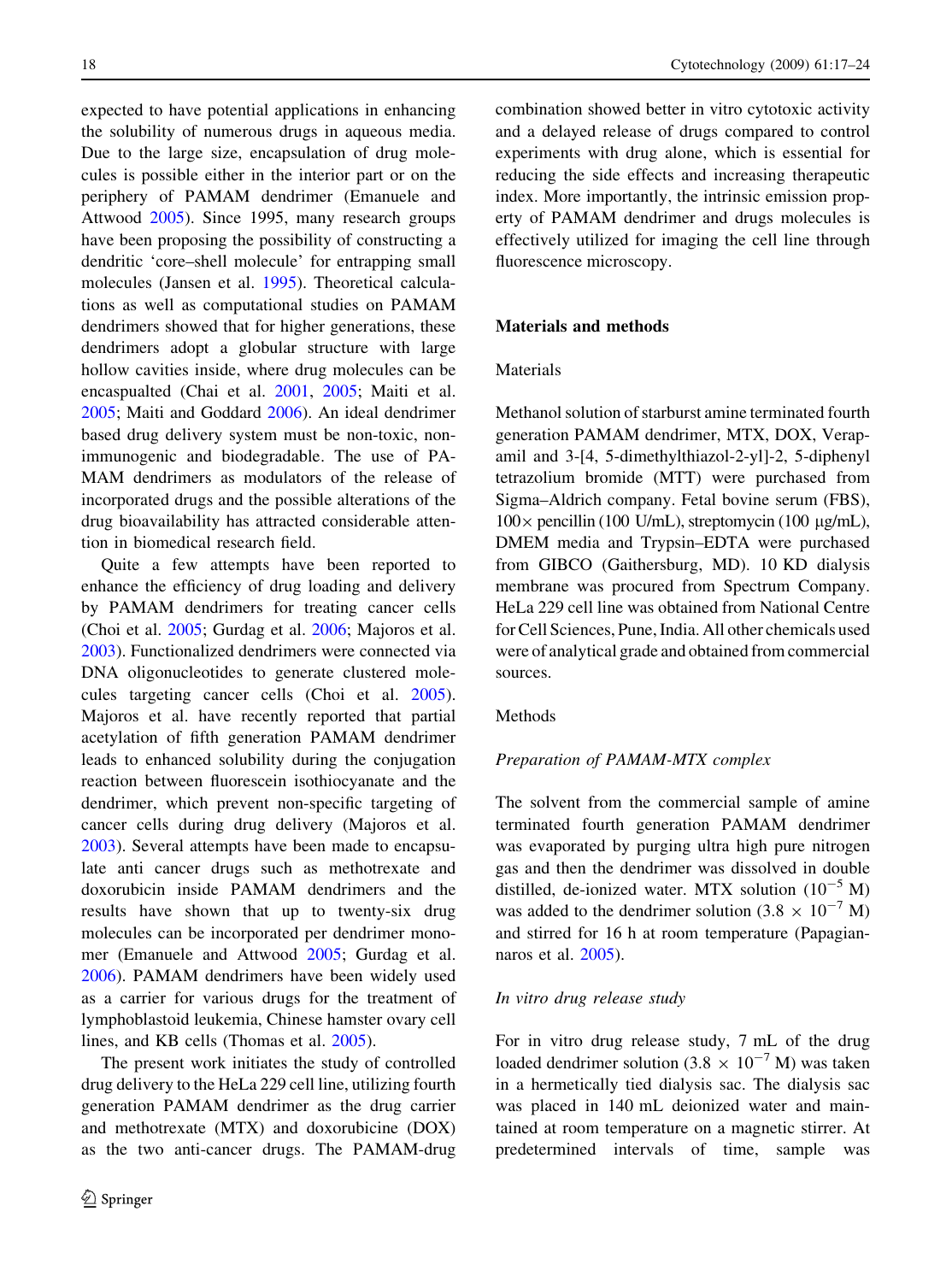withdrawn and replaced by fresh deionized water. The UV–Vis absorption spectra of withdrawn samples were taken to determine the released drug concentration.

# Cell culture

Human cervical carcinoma cell line HeLa 229 was grown continuously as a monolayer at  $37 °C$  and 5% CO2 in Dulbecoo's modified Eagle's medium (DMEM) supplemented with streptomycin (100 µg/mL), penicillin sulphate (100 units/mL) and 10% heatinactivated fetal bovine serum (FBS). Cells were routinely maintained by trypsinizing the cells and plating on plastic tissue culture dishes (Corning) at 37 °C in a humidified atmosphere containing  $5\%$  $CO<sub>2</sub>$ .

## Preparation of sample for fluorescence imaging

MTX and DOX  $(10^{-5} \text{ M})$  were loaded into amine terminated fourth generation PAMAM dendrimer in 1:1 glycerol water mixture by stirring for 16 h at room temperature. Also, solutions of methotrexate, doxorubicin and PAMAM were prepared separately in 1:1 glycerol- water mixture at same concentration for control experiment. The solutions were then filter sterilized by 0.22  $\mu$ m syringe and then added to the HeLa 229 cells. HeLa 229 cells were grown in 12 well plates and then treated with the dendrimer-drug complex, the dendrimer, and the drug followed by incubating them for 24, 48 and 72 h at 37  $\degree$ C in the  $CO<sub>2</sub>$  incubator. After the appropriate incubation time medium was removed from each well and cells were washed with Phosphate buffered saline (PBS) and fluorescence was checked in fluorescence microscope (Nikon, Eclipse Ti).

#### Fluorescence studies in presence of verapamil

HeLa 229 cells were grown in 12 well plates for 24 h before the treatment of drugs. After one day of cell plating cells were treated with folic acid (FA), MTX, and DOX alone and in combination with PAMAM dendrimer. To see the effect of verapamil on the fluorescence intensity of DOX, MTX and FA, these drugs were treated with the cells in presence of 100  $\mu$ M verapamil. Verapamil block the efflux of these compounds and hence increases their net

accumulation inside the cell. After 24 h of treatment the fluorescent intensity was checked in the fluorescence microscope.

#### Cell cytotoxicity

For the cytotoxicity assay, the colorimetric MTT assay was performed. Briefly, HeLa 229 cells were seeded at a density of  $6 \times 10^3$  cells/well in a 96-well cell binder plate and grown in  $100 \mu L$  of DMEM containing 10% FBS for 1 day prior to incubation with dendrimer-drug complex. After 1 day of incubation, the cells were treated with  $0.1-10 \mu M$  concentrations of dendrimer-drug conjugate, drugs alone and dendrimer alone. The cells were incubated with the conjugates for 24, 48, and 72 h and after the incubation time MTT assay was carried out. In brief, after the 24, 48, and 72 h incubation time, medium was removed from each well and 100 µL of fresh medium were added the  $10 \mu L$  of MTT stock solution (10 mg/mL) was added to each well and incubated for 4 h at 37  $\degree$ C in the dark in a CO<sub>2</sub> incubator. After that 110  $\mu$ L of stop solution (20% Sodium dodecyl sulfate in 50% Dimethyl formamide) was added, further incubated for 24 h at 37  $\degree$ C and the absorbance was measured at 595 nm using a scanning multiwell ELISA reader (Microplate Autoreader EL311, Bio-Tek Instruments Inc., Winooski, VT, USA).

#### Statistical analysis

All experiments were conducted at least in triplicates and results are expressed as mean  $\pm$  S.E. unless otherwise specified. Unpaired student's *t*-test was applied to calculate statistical significance. A difference between mean values was considered significant if  $P < 0.05$ .

## Results and discussion

Dendrimers have been identified as suitable candidates for drug delivery purpose because: (a) they have structural flexibility, providing numerous possibilities to 'fine-tune' the functional groups at the periphery of the macromolecule and thereby modulate the dendrimer-drug interaction, and (b) they have nanometered internal cavities, where drug molecules can be encapsulated, making the drug more soluble in aqueous systems. This leads to two major approaches

 $\textcircled{2}$  Springer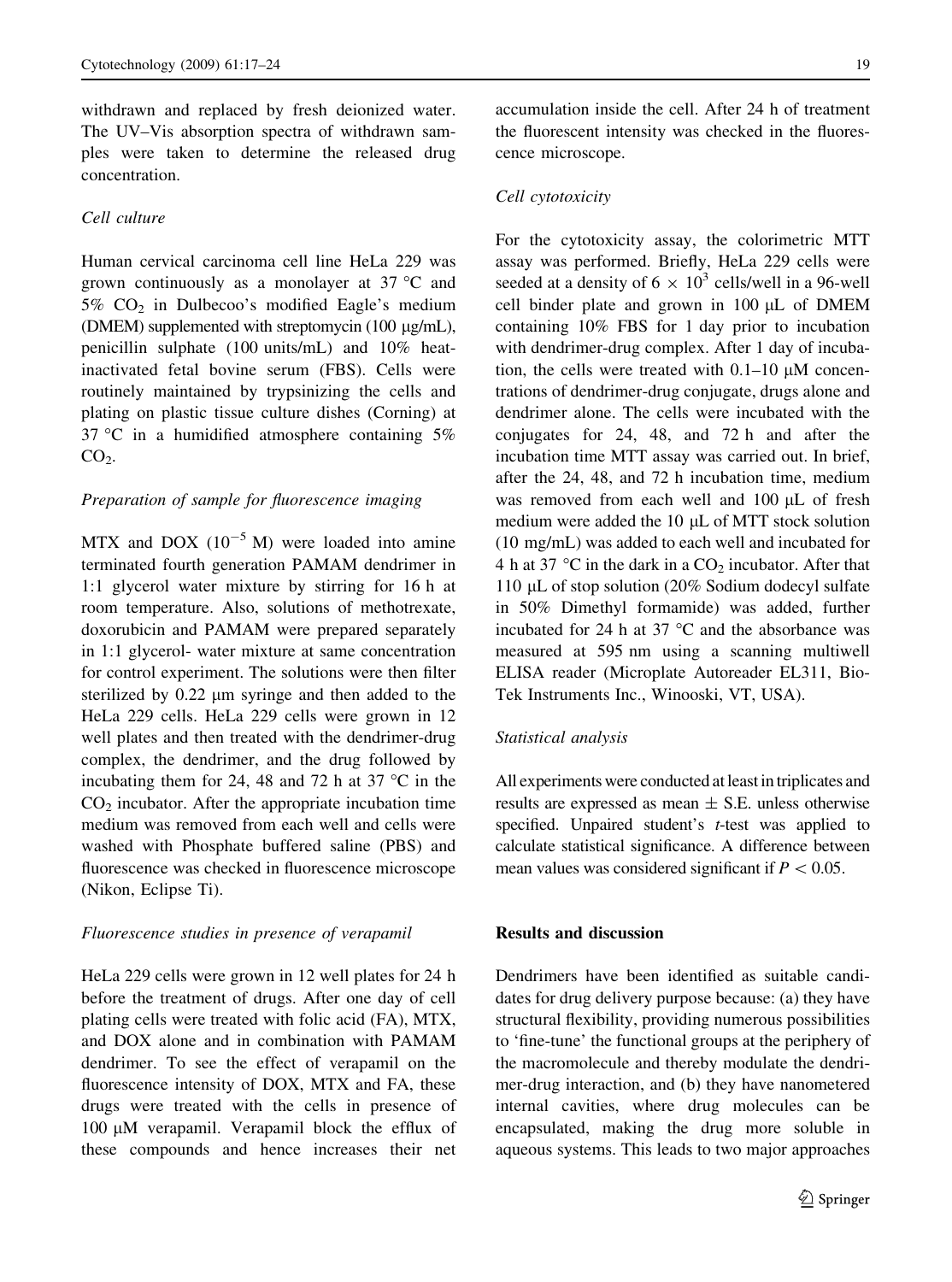for drug loading in dendritic systems; (a) attaching the drug covalently or non-covalently at the periphery of the dendrimer and (b) incorporating the drug in the interior portions of the dendrimer. The latter one is more desirable since the release of the drug molecule will be diffusion controlled whereas in the former case, suitable mechanisms have to be adopted to detach the drug from the dendrimer periphery (Ambade et al. [2005\)](#page-6-0).

In the present study, in vitro release of drug molecules (MTX and DOX) from amine terminated fourth generation PAMAM dendrimer was investigated using UV–Vis absorption technique (Patri et al. [2007\)](#page-7-0). The fourth generation PAMAM dendrimer was utilized for this purpose mainly because of its enhanced cell permeability nature (for instance, the permeability of different generations of dendrimers for epithelial cell monolayer follows the order  $G4$  > >  $G0 \sim G1$  >  $G3$  >  $G2$ ) (Florence et al. [2000\)](#page-6-0). Higher than fourth generation dendrimers were not utilized because of the increased degree of back folding of the peripheral functional groups which might affect the drug loading efficiency of the system. Figure 1 provides the concentration vs time plot for the release of methotrexate from PAMAM dendrimer. The plot clearly indicates that the rate of drug release is considerably regulated, especially in the initial part of the delivery, in presence of PAMAM dendrimers. A similar trend was observed for DOX release kinetics as well (please see the supporting information).



Fig. 1 Release profiles of MTX from MTX alone (open triangle) and from PAMAM-MTX complex (closed circles)

The cytotoxicity of free MTX, free DOX, PAMAM-MTX and PAMAM-DOX was determined by colorimetric MTT assay experiments. Treatment with the drugs and drug dendrimer complex was done at different time intervals and different concentrations. Figures 2 and [3](#page-4-0) present the histogram plots of cell viability obtained from the absorbance of the cells at A595 at a concentration of the species of  $10 \mu M$ .

It is clear from the experiments that the cytotoxicity of MTX-PAMAM is enhanced compared to MTX alone. PAMAM at a concentration of  $10 \mu$ M has a similar toxic effect as  $10 \mu M$  of MTX. The toxicity of PAMAM is originated from the large number of peripheral amino group present in the molecule. It has been reported in the literature that peripheral modification of PAMAM dendrimer by suitable moieties can substantially reduce the toxicity effect of PAMAM dendrimers (Nam et al. [2009](#page-7-0)). Nevertheless, upon complex formation with MTX, the cell death is enhanced compared to the case where the cells are treated with MTX or PAMAM alone. Similarly, the cytotoxic effect of PAMAM-DOX is significantly higher compared to DOX alone. More importantly, the relative cytotoxic effect of these drugs alone and with dendrimer complex is almost identical for both 24 and 48 h of treatment. The treatment was done at a concentration from 0.1 to  $10 \mu M$  and the relative results are the same at all concentrations (please see the supporting information).



Fig. 2 MTT assay after 24 h of drug treatment. All experiments were done in triplicate and the variation in the readings were shown as error bars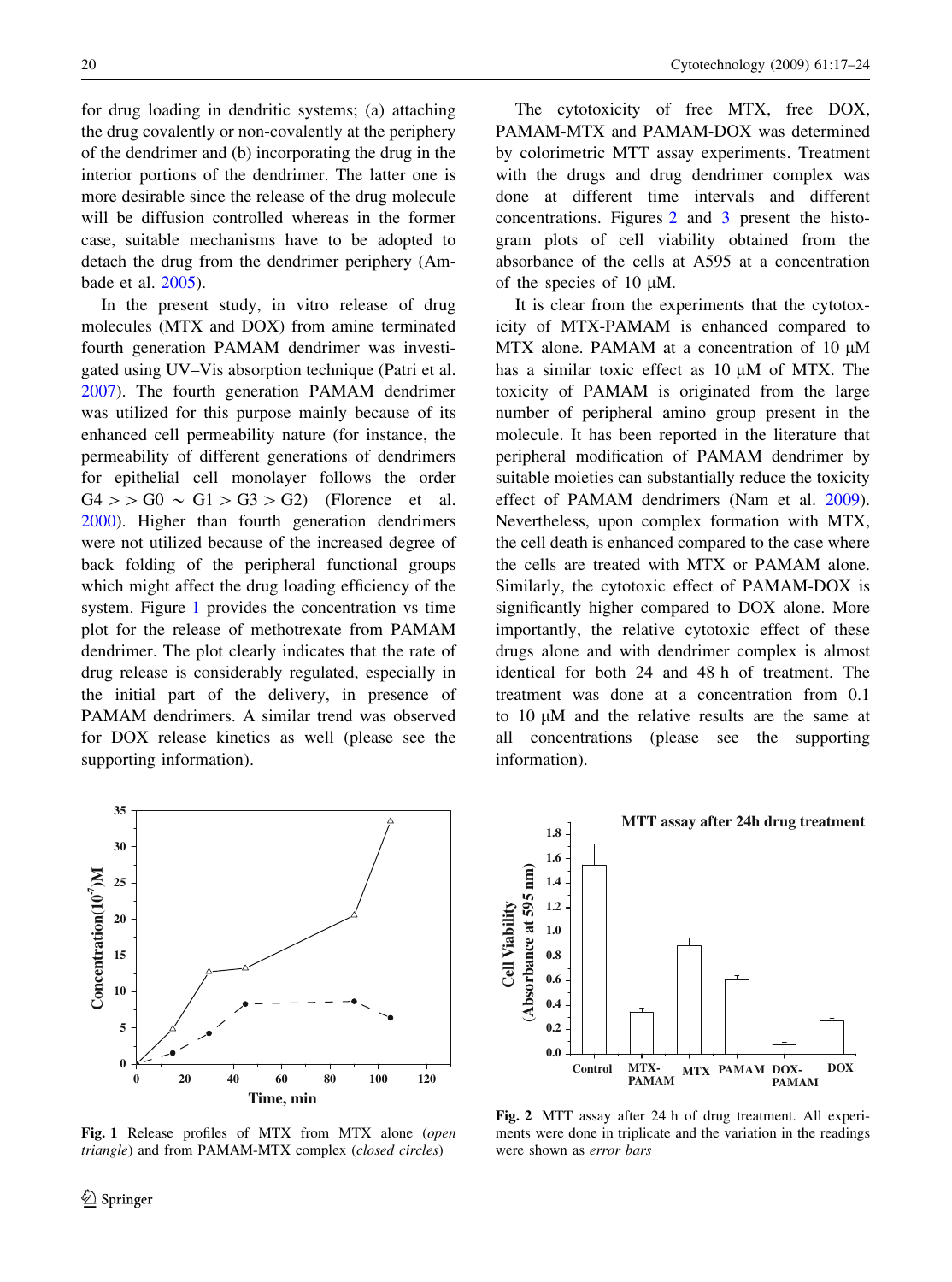<span id="page-4-0"></span>

Fig. 3 MTT assay after 48 h of drug treatment. All experiments were done in triplicate and the variation in the readings were shown as error bars

Since imaging tumor cell lines utilizing fluorescence techniques is gaining increasing attention, it is of paramount importance to incorporate fluorescent moieties to anti-cancer drug carriers such as PAMAM dendrimers (Fahmy et al. [2007](#page-6-0)). Recent developments in the dendrimer chemistry, however, suggested that dendrimers emit intrinsic fluorescence (i.e., fluorescence in the absence of conventional fluorophores) in the bluish-green region (emission maximum  $= 470$  nm), which can be controlled via pH, chemical oxidation and salvation (Larson and Tucker [2001](#page-7-0)). While the initial report on intrinsic emission was observed from carboxylate terminated PAMAM dendrimers, further experiments suggested that amine and hydroxy terminated PAMAM dendrimers also emit with high quantum yield (Wang and Imae [2004\)](#page-7-0). These observations were followed by numerous other reports, unequivocally proving the presence of an inherent emission from amine containing dendrimers (Wang et al. [2007](#page-7-0); Lee et al. [2004\)](#page-7-0). Experimental results from our laboratory have shown that presence of glycerol, a biocompatible reagent, has increased the intrinsic emission intensity to a great extent. Thus, cell line imaging studies were carried out in glycerol-water mixtures.

It is worth noting that drug molecules such as DOX also emit intense intrinsic emission in the green region of the visible spectrum (Wartenberg et al. [1998\)](#page-7-0). While the intrinsic emission from PAMAM dendrimer and drug molecules such as DOX was well recognized, attempts to utilize this for cell line imaging has not been initiated. We hypothesized that interaction between two intrinsically fluorescing molecular entities (i.e., drug and dendrimer) will result in a system with enhanced emission properties due to the overall rigidity gained by the system through complex formation. We have imaged HeLa 229 cell line, treated with PAMAM-drug complexes, utilizing the intrinsic emission from PAMAM dendrimers and drugs. Figure [4](#page-5-0) shows the fluorescence microscopic images obtained after treating HeLa 229 cells with MTX, DOX, FA and their combination with PAMAM dendrimers. The results suggested that the intrinsic emission is enhanced upon complex formation between drugs with the dendrimers, compared to the individual cases. It is evident from the Figure that intrinsic emission can effectively be utilized to image cell lines and additional fluorophores are not necessarily attached to the dendrimers as in the conventional way. This is expected to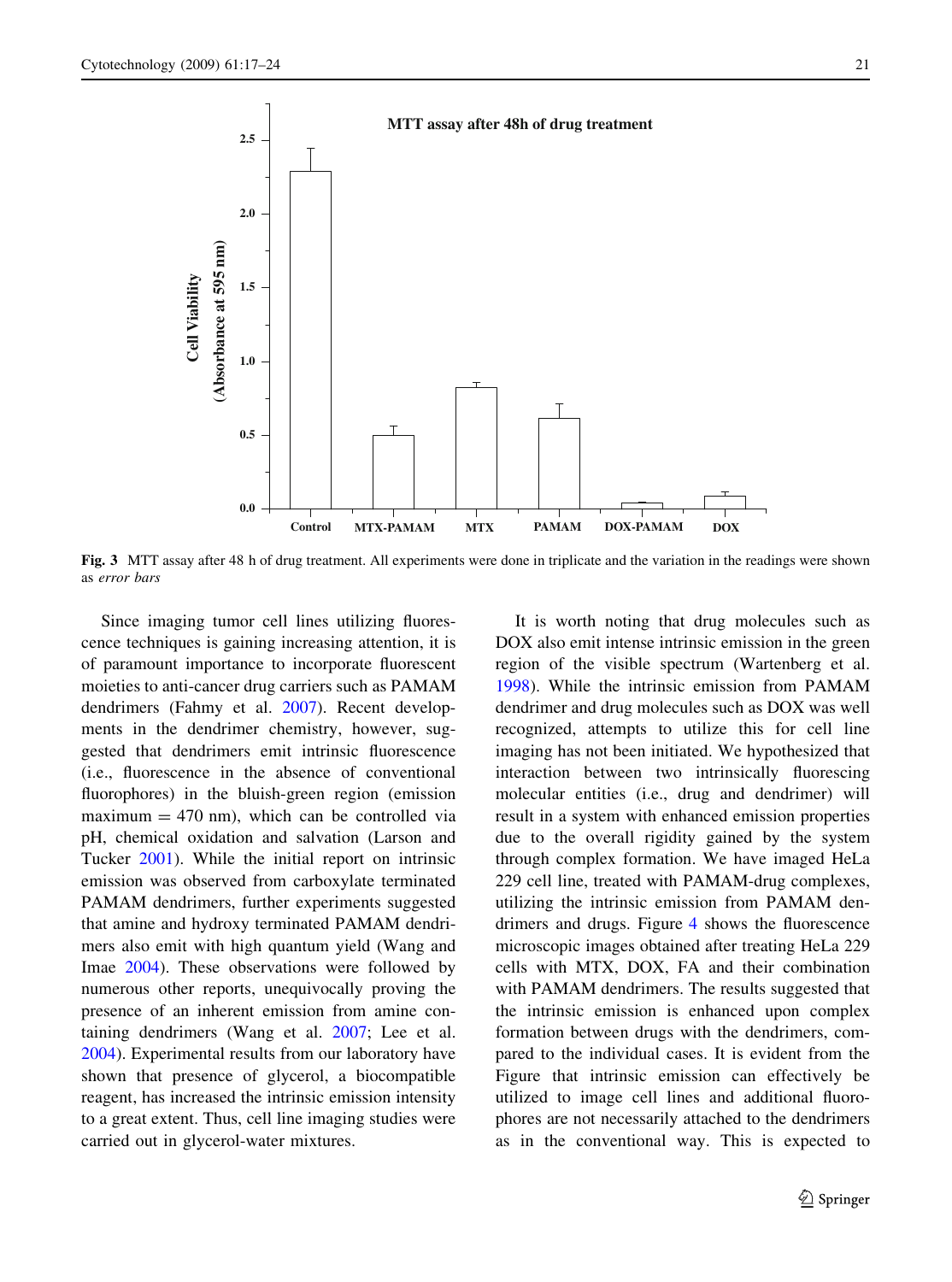<span id="page-5-0"></span>

Fig. 4 Fluorescence images of HeLa 229 cell line; a normal view (left) and fluorescence view (right) of control cells; **b** fluorescence view of cells treated with MTX  $(1.0 \mu M)$  alone (left) and PAMAM-MTX (1.0  $\mu$ M) complex (right), c fluorescence view of cells treated with DOX (10  $\mu$ M) alone (*left*) and PAMAM-DOX (10  $\mu$ M) complex (*right*), **d** fluorescence view of cells treated with FA  $(1 \mu M)$  alone (left) and PAMAM-FA (1  $\mu$ M) complex (*right*), All the experiments were done three times. The pictures shown were the representatives of three independent experiments

tremendously minimize the difficulties associated with the synthesis and purification of dendrimer based drug carriers attached with conventional type fluorescent molecules. More importantly, this will result in the enhanced drug loading capacity for cases where dugs are attached to the periphery of dendrimers, as available free space will be more due to the absence of conventional fluorophores in the system. In addition to that, toxicity issues related to the conventional type fluorescing units can also be eliminated if intrinsic emission properties of dendrimer and drug molecules are utilized for cell imaging.

Cancer cells have the propensity to efflux the drug when given alone or when the drug molecule is small in size (Bronger et al. [2005](#page-6-0)). MDR resistance gene increases the efflux of the drug, thus decreasing its bioavailability (Raub [2006](#page-7-0)). One way to overcome this problem is to develop a system where one can reduce the efflux of the drug. An approach has been tested where the drug was encapsulated in long chain polymer and/or PAMAM dendrimers that protect the drug from efflux system (Gillies and Frechet [2005](#page-7-0)). Encapsulating the drug through this procedure allows the bypassing of the drug efflux system and increase drug solubility therefore increasing the drug bioavailability, which is required for the effective treatment. This strategy was tested in Caco cells where dendrimer were conjugated with the drug and were able to retain the drug for the longer period of time in side the cell (Emanuele et al. [2004\)](#page-6-0). The accumulation of the drug was achieved by three to four folds using this conjugation procedure (Carreno-Gomez and Duncan [2002](#page-6-0)). In the present case, PAMAM dendrimers also contribute to this as efflux of relatively large sized PAMAM dendrimers will be more difficult compared to drug alone.

Acquired resistance to chemotherapy is a major problem during cancer treatment. One mechanism for drug resistance is overexpression of the MDR (multidrug resistance) 1 gene encoding the transmembrane efflux pump, P-glycoprotein (P-gp) (Shiraki et al. [2001\)](#page-7-0). Because of the P-gp the accumulation of many drugs inside the cells decreases and this effect is reversed by many P-gp inhibitors. Verapamil has been known to reverse cellular drug resistance and increase the accumulation of drugs inside the cells by inhibiting the P-gp (Bellamy et al. [1988\)](#page-6-0). Verapamil blocks the efflux of many anticancer drugs like methotrexate and doxorubicin and leads to increased drug accumulation in the cell. Further experiments were carried out where the fluorescence intensity from HeLa 229 cell line was monitored in presence of verapamil and drugs (MTX and DOX) conjugated with PAMAM dendrimers. We have observed a further increase in the fluorescence intensity from the system in presence of verapamil (Fig. [5\)](#page-6-0). The increase in fluorescence intensity may be due to the increase in the accumulation of these drugs in presence of verapamil and PAMAM dendrimer. This corroborates our hypothesis that the size of the drug carrier (PAMAM) plays an important role in reducing the rate of efflux and thereby increasing the local concentration of both PAMAM and the drug in the cell, providing an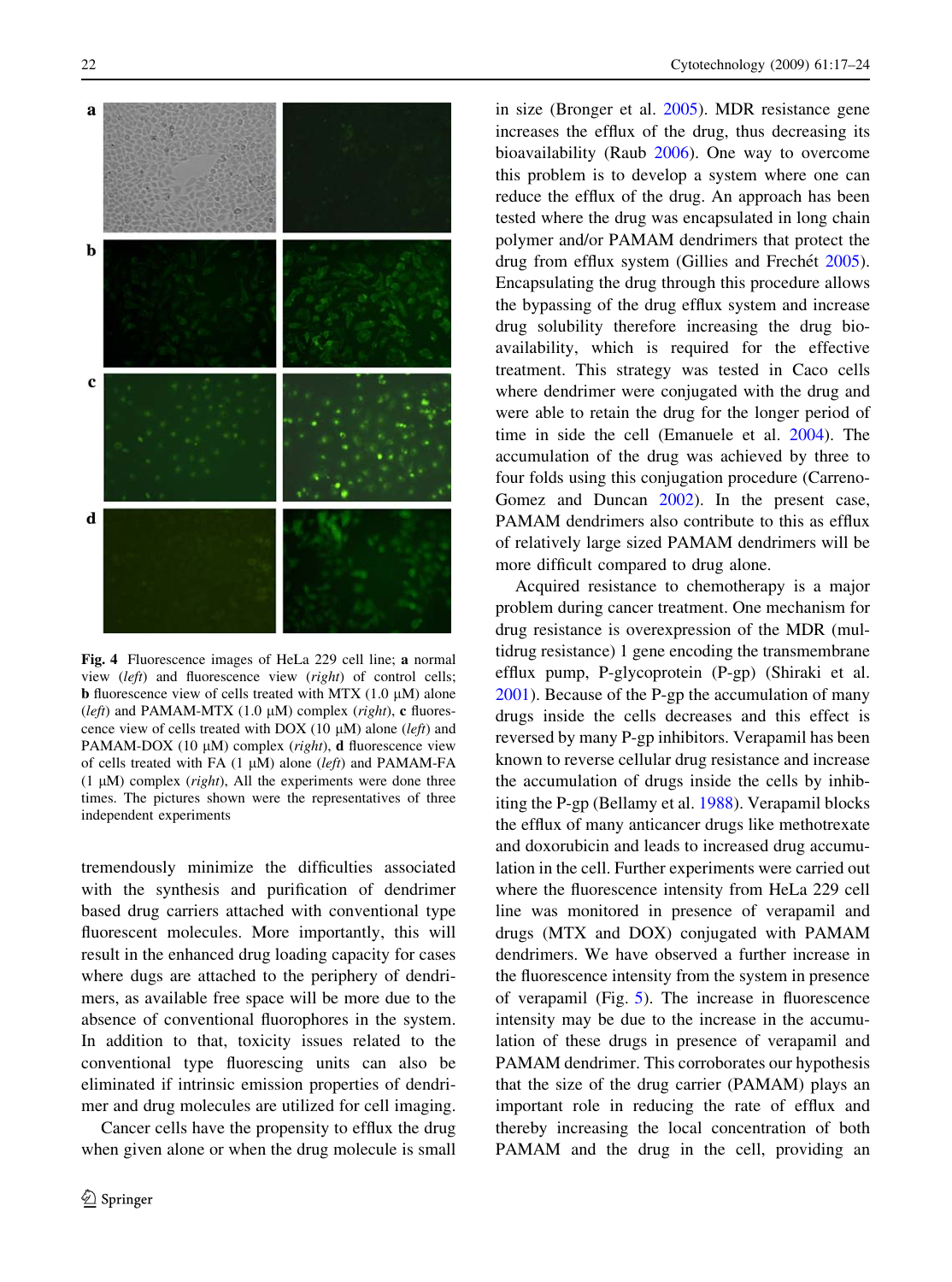<span id="page-6-0"></span>

Fig. 5 Fluorescence images of HeLa 229 cell line treated with drugs alone or with verapamil; a DOX (10  $\mu$ M) alone (*left*) and DOX+ Verapamil(10  $\mu$ M) (*right*) **b** cells treated with DOX-PAMAM (10  $\mu$ M) alone (*left*) and DOX-PAMAM+ Verapamil(10  $\mu$ M) (*right*), c MTX (10  $\mu$ M) alone (*left*) and MTX+ Verapamil (10  $\mu$ M) **d** MTX-PAMAM (10  $\mu$ M) alone (*left*) and  $MTX-PAMAM+$  Verapamil (10  $\mu$ M). All the experiments were done three times. The pictures shown were the representatives of three independent experiments

opportunity to image the cell through the intrinsic emission properties of the dendrimer and drug.

## **Conclusions**

In summary, the experimental results presented here suggest that PAMAM-drug (MTX and DOX) complexes deliver MTX as well as DOX in a controlled way compared to the case where dendrimer is absent. The cytotoxicity studies suggested improved cell death in presence of dendrimer-drug combination, compared to control experiments with dendrimer or drug alone. Complex formation between the drugs and PAMAM dendrimer resulted in reduced efflux rate from the cell which in turn led to increased local concentrations of the dendrimer-drug complex inside the cell. As a result, the intrinsic emission from PAMAM dendrimer as well as the drug was enhanced inside the cell, which was effectively utilized to image HeLa 229 cells.

Acknowledgments We are grateful to the Department of Science and Technology (DST), Govt. of India for the financial support (SR/S1/PC-26/2007) and Council of Scientific and Industrial Reasearch (CSIR), New Delhi, India for fellowship to BKB for this work.

## References

- Ambade AV, Savariar EN, Thayumanavan S (2005) Dendrimers micells for controlled drug release and targeted delivery. Mol Pharm 2:264–272
- Bellamy WT, Dalton WS, Kailey JM, Gleason MC, McCloskey TM, Dorr RT, Alberts DS (1988) Verapamil reversal of doxorubicin resistance in multidrug resistant human myeloma cells and association with drug accumulation and DNA damage. Cancer Res 48:6365–6370
- Bronger H, König J, Kopplow K, Steiner HH, Ahmadi R, Mende CH, Keppler D, Nies AT (2005) ABCC drug efflux pumps and organic anion uptake transporters in human gliomas and the blood-tumor barrier. Cancer Res 65:11419–11428
- Carreno-Gomez B, Duncan R (2002) Compositions with enhanced oral bioavailability, USP: 20030211072
- Chai M, Niu Y, Youngs WJ, Rinaldi PL (2001) Structure and conformation of DAB dendrimers in solution via multidimensional NMR techniques. J Am Chem Soc 123:4670– 4678
- Choi Y, Thomas T, Kotlyar A, Islam MT, Baker JR Jr (2005) Synthesis and functional evaluation of DNA-Assembled polyamidoamine dendrimer clusters for cancer cellspecific targeting. Chem Biol 12:35–43
- Emanuele AD, Attwood D (2005) Dendrimer-drug interactions. Adv Drug Deliv Rev 57:2147–2162
- Emanuele AD, Jevprasesphant R, Penny J, Attwood D (2004) The use of a dendrimer-propanolol prodrug to bypass efflux transporters and enhance oral bioavailability. J Control Release 95:447–453
- Esfand R, Tomalia DA (2001) Poly(amidoamine) (PAMAM) dendrimers: from biomimicry to drug delivery and biomedical applications. Drug Discov Today 6:427–436
- Fahmy TM, Schneck JP, Saltzman WM (2007) A nanoscopic multivalent antigen-presenting carrier for sensitive detection and drug delivery to T cells. Nanomedicine NBM 3:75–85
- Florence AT, Sakthivel T, Toth I (2000) Oral uptake and translocation of a polylysine dendrimer with a lipid surface. J Control Rel. 65:253–259